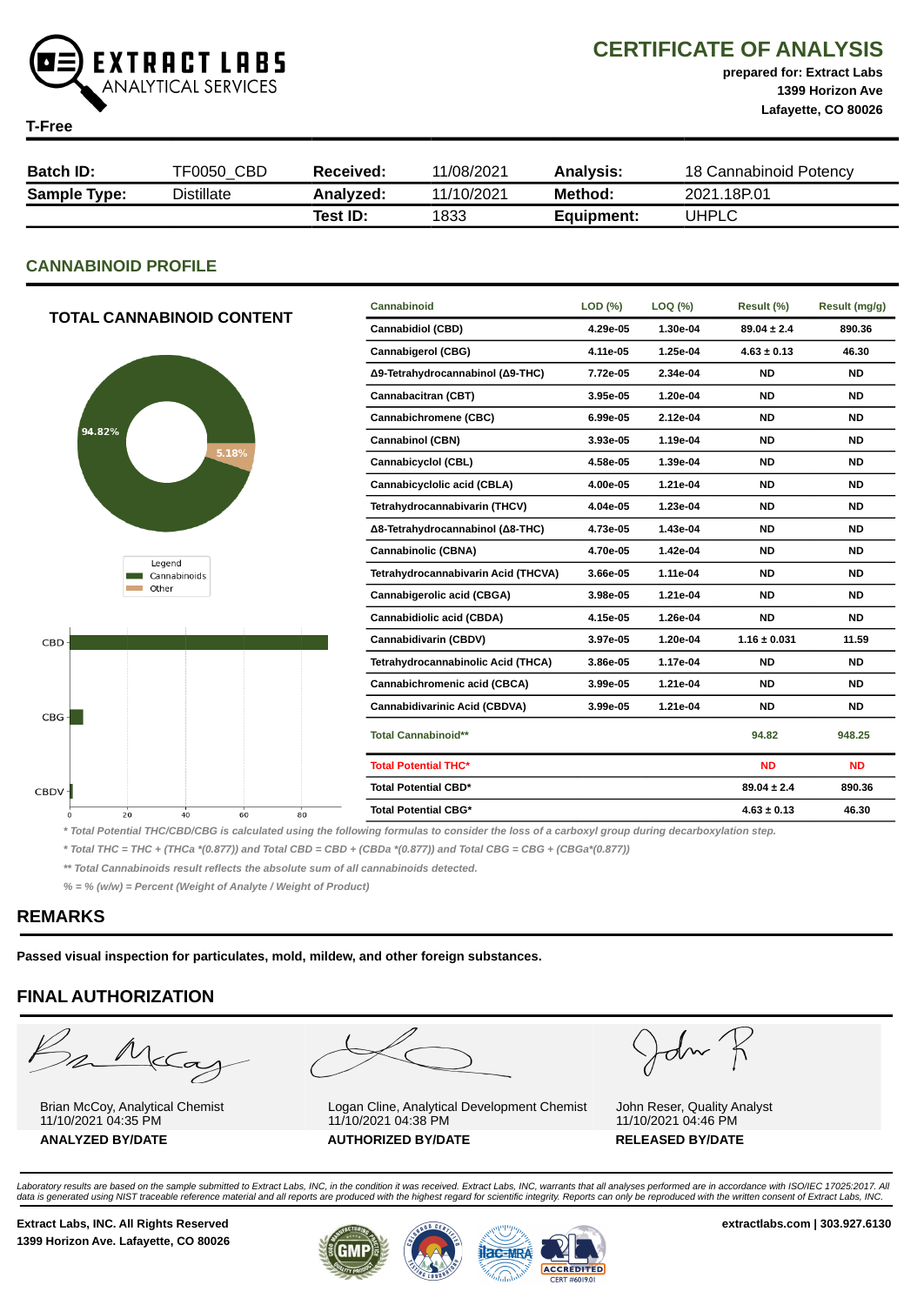

CERTIFICATE OF ANALYSIS

prepared for: Extract Labs 1399 Horizon Ave Lafayette, CO 80026

#### T-Free

| <b>Batch ID:</b>    | TF0050 CBD        | Received: | 11/08/2021 | Analvsis:  | <b>Residual Solvents</b> |
|---------------------|-------------------|-----------|------------|------------|--------------------------|
| <b>Sample Type:</b> | <b>Distillate</b> | Analyzed: | 11/11/2021 | Method:    | 2021.RS.01               |
|                     |                   | Test ID:  | 1834       | Equipment: | <b>GCMS</b>              |

#### RESIDUAL SOLVENTS

| <b>SOLVENT</b>           | <b>REPORTABLE RANGE</b> | <b>RESULT (ppm)</b> |
|--------------------------|-------------------------|---------------------|
| Acetone                  | $100 - 1000$            | *ND                 |
| <b>Acetonitrile</b>      | $100 - 1000$            | *ND                 |
| <b>Benzene</b>           | $0.2 - 4$               | *ND                 |
| <b>Butanes</b>           | $100 - 1000$            | *ND                 |
| <b>Ethanol</b>           | $100 - 1000$            | *ND                 |
| <b>Ethyl Acetate</b>     | $100 - 1000$            | *ND                 |
| Heptane                  | $100 - 1000$            | *ND                 |
| <b>Hexanes</b>           | $6 - 120$               | *ND                 |
| <b>Isopropyl Alcohol</b> | $100 - 1000$            | *ND                 |
| Methanol                 | $100 - 1000$            | *ND                 |
| <b>Pentanes</b>          | $100 - 1000$            | *ND                 |
| Propane                  | $100 - 1000$            | *ND                 |
| <b>Toluene</b>           | $18 - 360$              | *ND                 |
| <b>Xylenes</b>           | 43 - 860                | *ND                 |

\*ND = Below Reportable Range

### REMARKS

Passed visual inspection for particulates, mold, mildew, and other foreign substances.

#### FINAL AUTHORIZATION

m McCa

Brian McCoy, Analytical Chemist 11/11/2021 09:54 AM ANALYZED BY/DATE AUTHORIZED BY/DATE AUTHORIZED BY/DATE



Logan Cline, Analytical Development Chemist 11/11/2021 03:20 PM

John K

John Reser, Quality Analyst 11/11/2021 03:34 PM

Laboratory results are based on the sample submitted to Extract Labs, INC, in the condition it was received. Extract Labs, INC, warrants that all analyses performed are in accordance with ISO/IEC 17025:2017. All<br>data is ge

1399 Horizon Ave. Lafayette, CO 80026